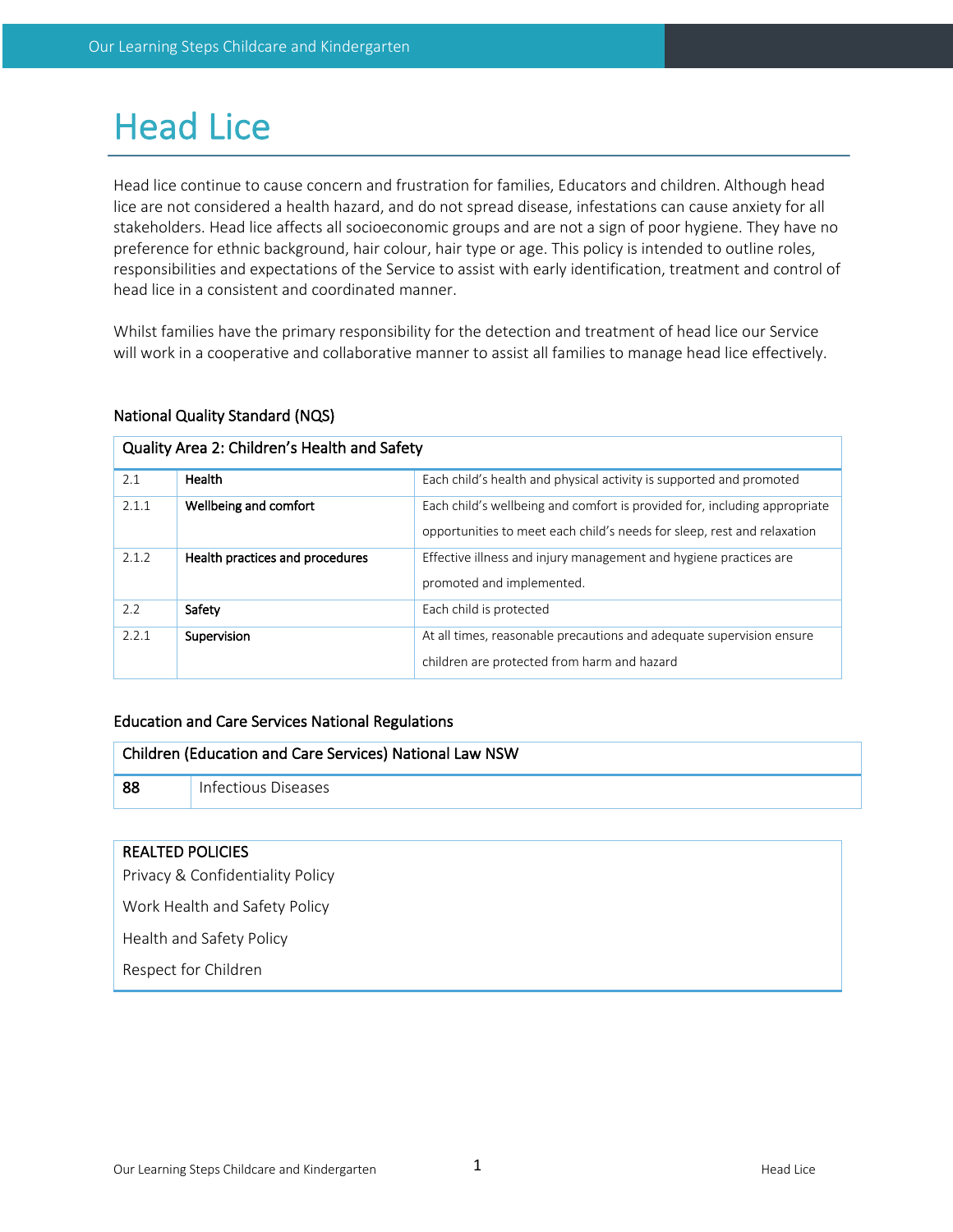## PURPOSE

To ensure parents, teachers, staff, educators and healthcare workers are well informed about the early identification of head lice and managing infestations through effective treatment and communication with families.

Our Service aims to

- Outline the roles and responsibilities of families, educators and management who are involved in early detection, treatment and control of head lice.
- Document effective treatment and management strategies that are vital, as head lice cannot be exterminated.
- Provide information and support for families.

## **SCOPE**

This policy applies to children, families, staff, management and visitors of the Service.

## Head Lice

*Pediculosis Capitis* or head lice are insects that live in hair and suck blood from the scalp, sometimes causing itching of the scalp. Female head lice lay their eggs and glue them to the base of hair shafts. The eggs are pale cream to yellowish brown in colour and hatch after 7–10 days. The immature lice grow into adults over 6–10 days and start biting the scalp to feed on blood. Adult lice mate, the females lay more eggs, and the cycle continues.

People get head lice from direct head to head contact with another person who has head lice. This can happen when people play, cuddle or work closely together. Head lice do not have wings or jumping legs so they cannot fly or jump from head to head. They can only crawl.

Head lice do not live or breed on animals, bedding, furniture, carpets, clothes or soft toys. They cannot spread by sharing hats.

## Head lice can be controlled through a consistent, systematic community approach.

## Finding Head lice

Head lice do not necessarily cause an itch, and may be difficult to observe. Look for eggs by shining a strong light on the hair near the scalp, or by using the conditioner and combing technique. (See Treatment) Head lice are found on the hair shaft itself and move to the scalp to feed. They can be brown or grey in colour. Head lice have six legs, which end in a claw, and they rarely fall from the head. Louse eggs (also called nits) are laid within 1.5cm of the scalp and are firmly attached to the hair. They resemble dandruff, but can't be brushed off.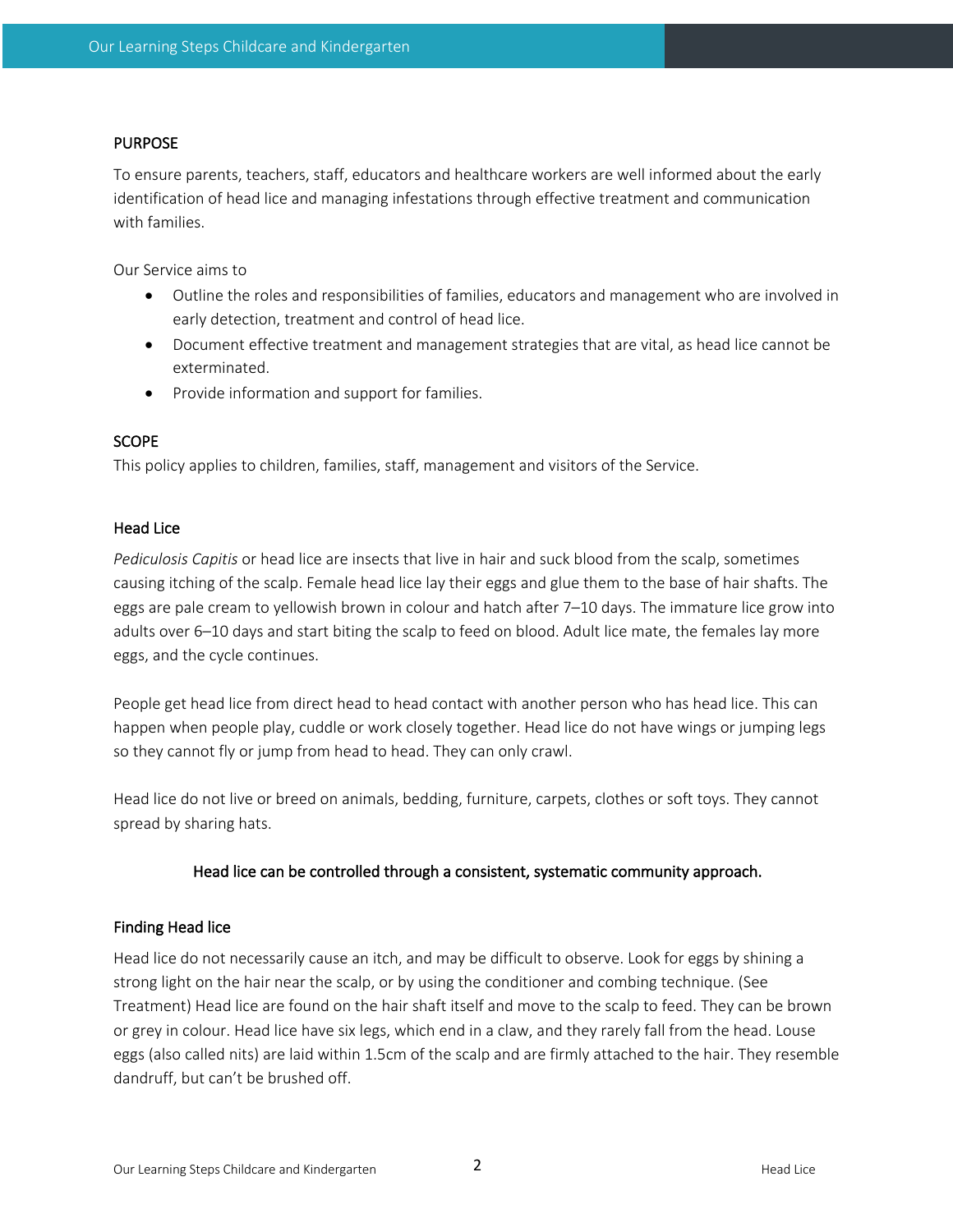## IMPLEMENTATION

Responsibilities of Management, Nominated Supervisor, Responsible Persons and Educators:

- If one child at the Service has head lice, it is likely that several others also have them.
- The child or children with head lice are not to be isolated or excluded from learning.
- Reduce head-to-head contact between all children when the Service is aware that someone has head lice.
- The Director or nominated supervisor will confidentially notify the parent/caregiver of a child who is suspected of having live head lice and request that the child is treated before returning to the Service the following day.
- Keep families informed if there is someone at the Service with head lice.
- Support parents and children who have head lice by providing factual information, reducing parental anxiety and not singling out individual children with head lice.
- Provide families with suggestions of effective treatment for head lice.
- Encourage parents to tie back children's hair when attending the Service.
- Record confidentially all cases so an outbreak can be avoided.
- Encourage children to learn about head lice so as to help them understand the issue and how to prevent further outbreaks.

## Responsibilities of families

- Check your child's head once a week and check for head lice.
- Ensure your child does not attend the Service with untreated head lice. If you find any live lice or eggs, begin treatment immediately and notify the Service if your child is affected so the Service can monitor the number of cases and act responsibly if a high number of cases are reported.
- Check for effectiveness of the treatment every 2 days until no live lice are found for 10 consecutive days. Remove eggs from your child's hair using the conditioner method and head lice comb.
- Once treatment has started, your child can attend the Service.
- Children with long hair will attend the Service with their hair tied back.
- Families will only use safe and recommended practices to treat head lice.
- Families will maintain a sympathetic attitude and avoid defaming/blaming families who are experiencing difficulty with control measures.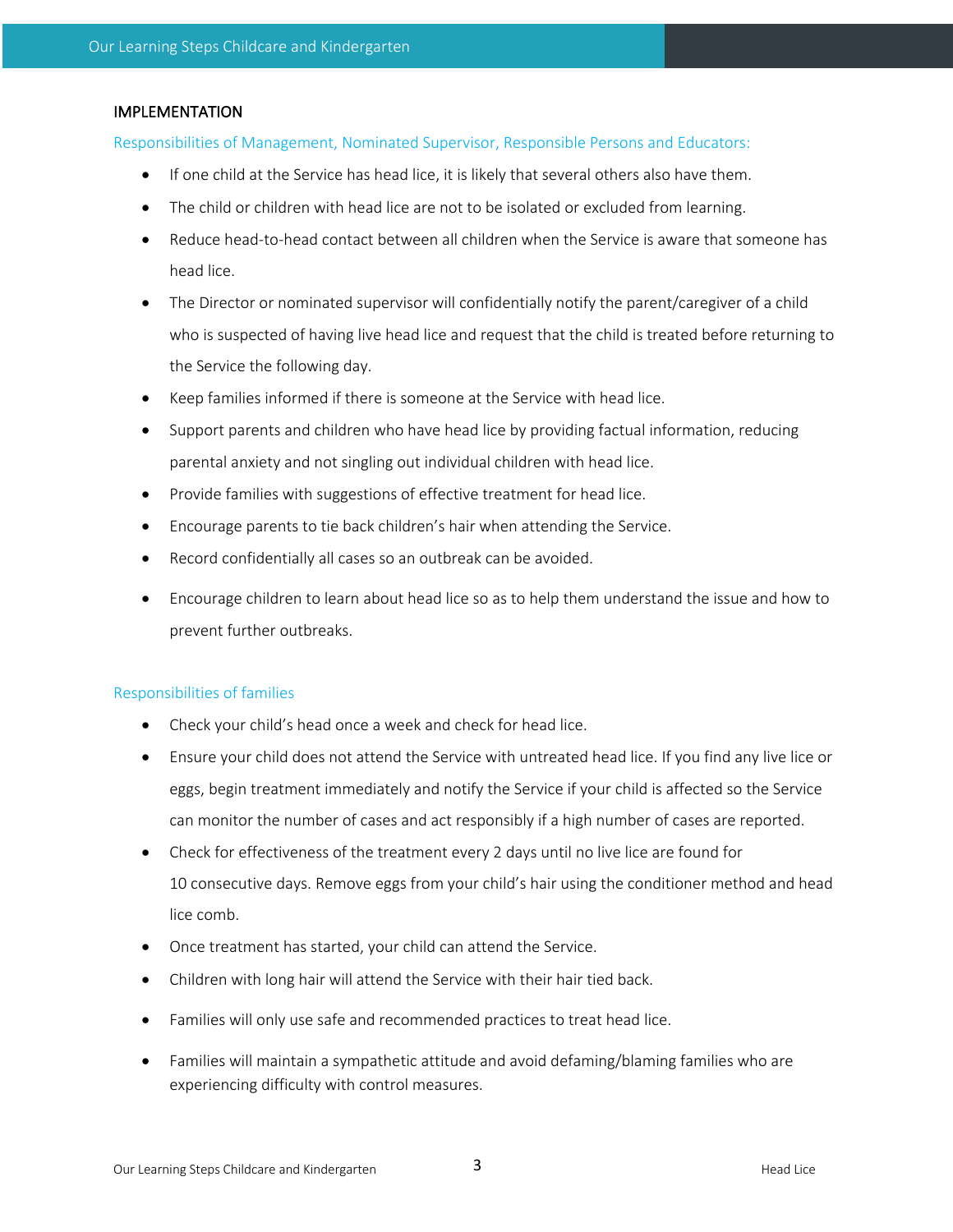## **Treatment**

- Conditioner and Combing Technique
	- 1. Untangle dry hair with an ordinary comb.

2. Apply hair conditioner to dry hair (white conditioner makes it easier to see the eggs). Use enough conditioner to cover the whole scalp and all the hair from roots to tips.

3. Use an ordinary comb to evenly distribute the conditioner, and divide the hair into four or more sections using hair clips.

4. Starting with a section at the back of the head, place the teeth of a head lice comb flat against the scalp. Comb the hair from the roots through to the tips.

5. Wipe the comb clean on a tissue after each stroke and check for head lice or eggs on the tissue.

6. Comb each section twice until you have combed the whole head. If the comb becomes clogged, use an old toothbrush, dental floss or a safety pin to remove the head lice or eggs.

- Chemical treatments are also available for head lice for children ages more than six months your pharmacist can help you choose a product.
- No single chemical treatment will work for everyone and lice can develop resistance to the chemicals.

## Jurisdiction specifications

## Victoria (VIC)

• Victoria State Government

#### Source

- Australian Children's Education & Care Quality Authority (2014).
- Guide to the Education and Care Services National Law and the Education and Care Services National Regulations
- ECA Code of Ethics
- Guide to the National Quality Standard
- National Privacy Principles